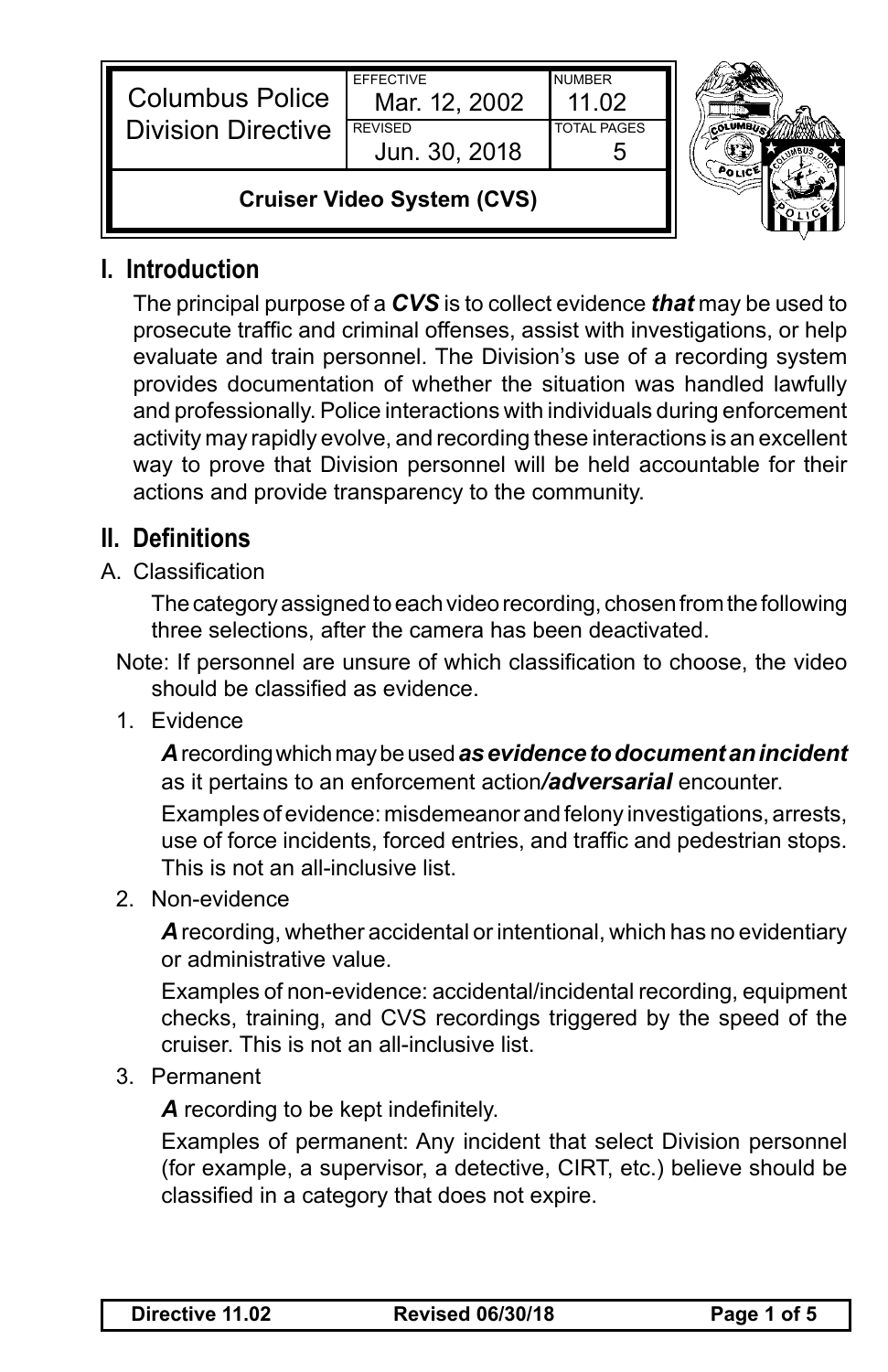## **III. Policy Statements**

- A. Sworn personnel operating a CVS-equipped unit shall record all investigatory stops, traffic and pedestrian stops, suspected OVI stops, and when engaged in emergency vehicle operations from the beginning of the action.
	- 1. Recording of an event shall not be stopped until the enforcement action or incident has ended or as directed by a sworn Division supervisor.
- B. When the CVS unit is used while effecting an arrest, personnel shall check the CVS box on the Arrest Information, form U-10.100, and shall indicate the unit (50, R50, etc.) and officer(s) who recorded the incident in the narrative section.
- C. The driver, or probationary officer in an FTO unit, shall wear the body microphone in the CVS microphone pouch and shall turn on the body microphone when exiting the marked unit anytime the CVS is recording.
- Note: When wearing a body-worn camera, the body microphone is not required to be worn.
- D. Sworn personnel shall add the letter "V" after the clearance code of a run if a CVS is used.
- E. Upon inquiry, sworn personnel shall inform citizens *that* the CVS is recording. Personnel are not required to cease recording at the request of any person unless ordered by a sworn Division supervisor.
- F. Sworn personnel shall complete the required training prior to operating the CVS.
- G. Sworn personnel may use the CVS to provide evidence*,* record an incident to document the actions and statements of suspects during interviews or while being placed into custody, or as a means to verify an action taken*,* such as the signing of a Consent to Search, form I-26.102, or Constitutional Rights, form I-20.109. Personnel may use the CVS to supplement, but not replace the use of, any required forms.
- H. Sworn personnel should not use the CVS to record routine patrol duties unless there is a reasonable belief the recording could benefit the Division.
- I. Sworn personnel are not required to use the CVS to record while working traffic control.
- J. Sworn personnel shall ensure the CVS backseat camera is activated anytime a person is placed in the rear of their marked unit.
- K. All recorded images and audio recordings made on the CVS are the property of the Division of Police. Division personnel shall not disseminate or duplicate these recordings outside of the Division unless approved by the Chief of Police, pursuant to the Ohio Public Records Act, or in accordance with a legally binding subpoena.
- L. Personnel shall not tamper with, erase, delete, alter, or destroy any original recorded section of video or audio.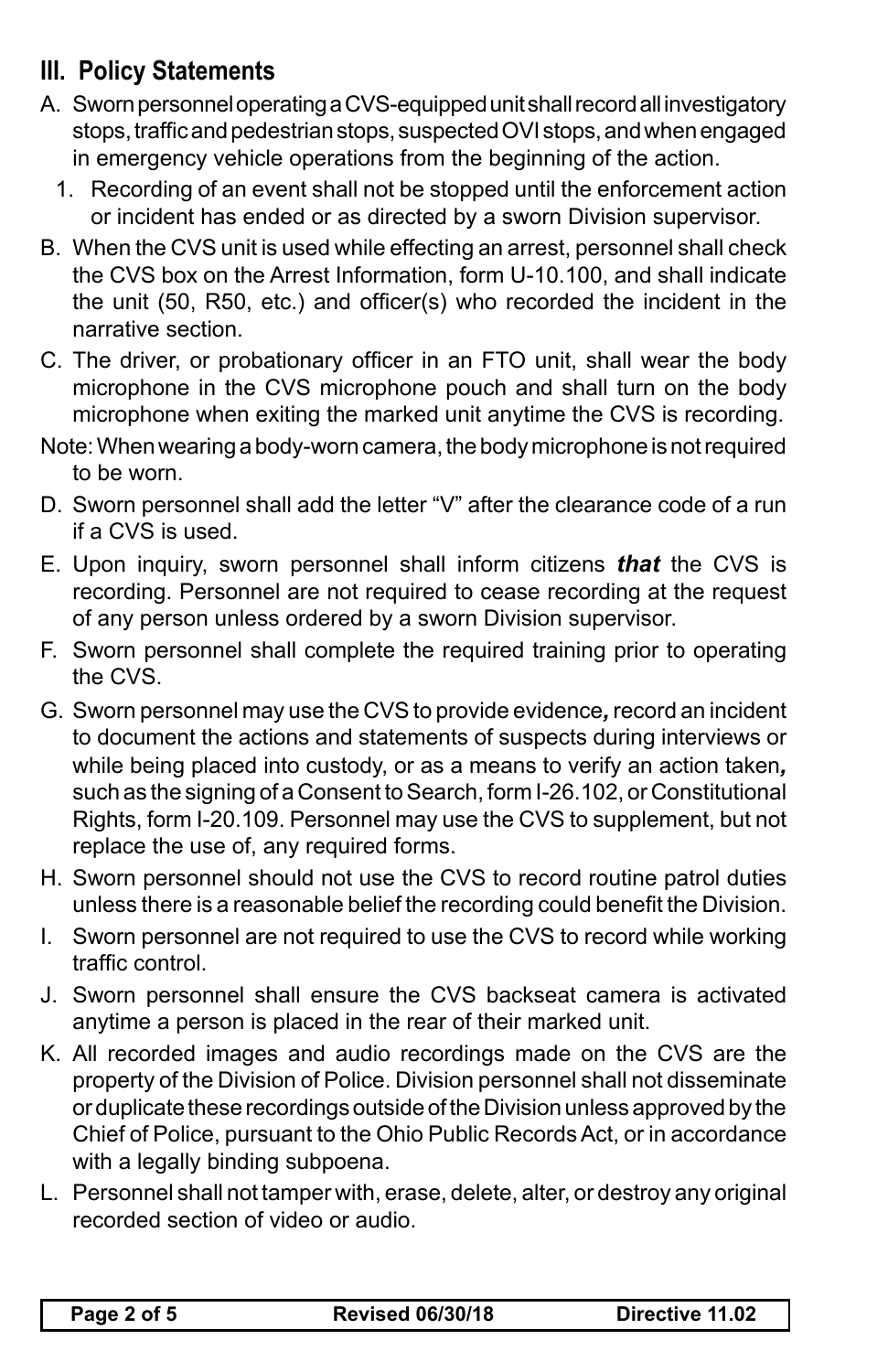- M. Division personnel shall classify all CVS recordings consistent with Division training *and policy*. Personnel shall not intentionally classify a video inappropriately or knowingly take actions to prevent a recording from being viewed or downloaded.
- N. CVS audio/video recordings shall be maintained by PoliceNET and the Department of Technology *(DOT)* pursuant to the City of Columbus approved Records Retention Schedule.
- O. Division personnel needing to hold a CVS recording longer than the required Records Retention Schedule shall reclassify the recording as permanent within the CVS.
	- 1. When the recording no longer needs to be maintained, reclassify it appropriately.
- P. Supervisory and investigative review of CVS recordings
	- 1. Supervisors wishing to request a copy of a CVS recording shall complete and forward an Internal Video/Audio Request, form S-35.104.
	- 2. All CVS recordings are subject to review by a police supervisor or investigator at any time while the recording is in the CVS in the marked unit.
	- 3. Supervisors and the involved chain of command wishing to review a CVS recording shall conduct the review on a Division computer.
		- a. Supervisors shall login to the secured CVS server with their Divisionissued password.
		- b. After being uploaded to the secured server, Division supervisors will have access to all cruiser videos unless access has been archived due to an investigative purpose.
	- 4. Supervisors shall document the review of CVS recordings related to incidents under investigation *on the Incident Video Review, form U-10.197. Supervisors* shall *address* the relevant portion*(*s*)* of the recording *within the administrative investigation* to be reviewed by the chain of command *as necessary*.
- Q. Supervisors using CVS recordings for an investigative purpose shall review or reclassify the recordings*,* as appropriate, *and* in accordance with established law, Division policy, and applicable *CBA*.
- *R.* Public Records Unit personnel shall process all CVS requests for police personnel, court personnel, subpoenas, discovery, or preservation of evidence and all requests made pursuant to the Ohio Public Records Act.
- Note: In the event a CVS recording cannot be located, Public Records Unit personnel *shall* contact PoliceNET for further investigation.
- *S.* Sworn personnel may be ordered by a sworn Division supervisor or Critical Incident Response Team personnel to return to headquarters to immediately download video/evidence.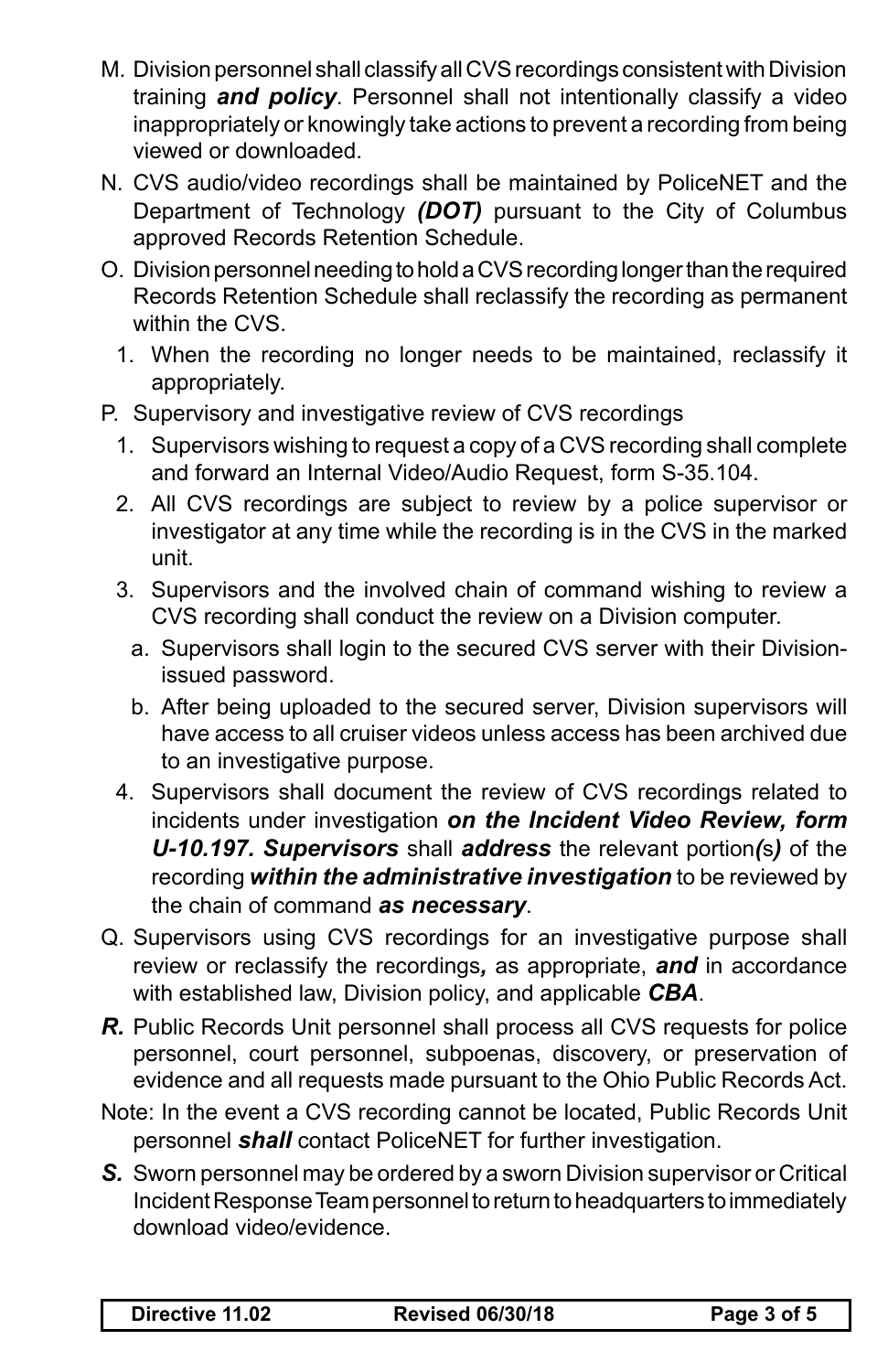- *T.* Sworn personnel shall report malfunctioning CVS equipment as soon as practical, but prior to the end of the shift, to their immediate on-duty supervisor.
- *U.* Sworn supervisors who are informed or otherwise become aware of malfunctioning CVS equipment shall ensure the equipment is taken for authorized repair as soon as practical and as follows:
	- 1. Communications Shop for repairs to the camera, docking station, Digital Video Recorder, microphone, or connections.
	- 2. PoliceNET Unit/DOT for memory card or video/network problems with the CVS.

## **IV. Procedures**

A. CVS

- 1. Prior to marking in-service, sworn personnel using a CVS:
	- a. Login with the username, area/zone, shift, and unit number using the provided drop-down menu.
- b. Ensure the body microphone is synchronized.
- 2. Keep the CVS powered-up during the tour.
- 3. Upon completion of a CVS recording, stop the recording, classify it appropriately, and place only the incident number in the "Case File Number" field.
- 4. Logoff at the end of the tour and return the body microphone to the appropriate charging cradle.
- 5. Upload video as often as practical.
- 6. In exigent circumstances, supervisors shall contact PoliceNET personnel to remove the memory card from a CVS if the video cannot be uploaded by the normal uploading process.

Note: In certain circumstances, DOT may add additional memory cards until a time when the video can be uploaded.

- B. Supervisors Conducting Random Reviews
	- 1. *R*eview randomly selected CVS recordings on a regular basis. The incidents should be no more than 30 days old.
	- *2.* Forward completed Cruiser Video System (CVS)*/Body-Worn Camera (BWC)* Supervisory Review*,* form *U-10.193,* to the bureau commander when there are areas of concern, for example, *user* error*(*s*)* or observations of misconduct, etc.
- C. Bureau Commander
	- 1. Forward *the* Cruiser Video System (CVS)*/Body-Worn Camera (BWC)* Supervisory Review form with *user* error*(*s*)* through the chain of command to the immediate supervisor of the officer(s) who made the recording.
	- 2. If potential misconduct is discovered within the recording, determine the appropriate course of action.